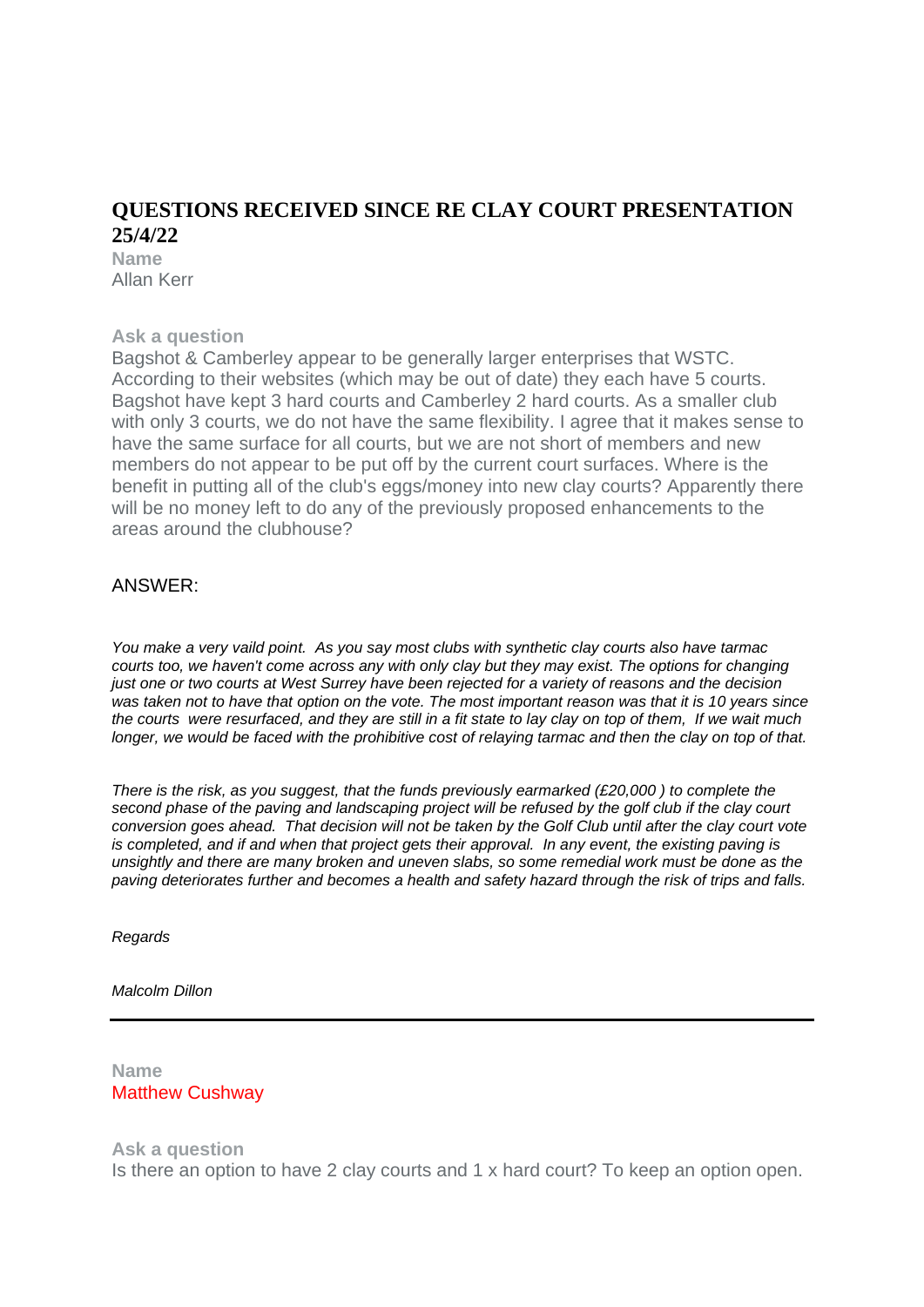### ANSWER:

### **Name** Richard Slynn

**Ask a question**

Thank you very much for all the work that has gone into this. I just wanted to ask if the club envisaged any difficulty in finding a local maintenance contractor to perform these essential regular services for clay courts for around the specified estimated costs?

ANSWER: Hello Richard

Thanks for your enquiry.

A good question and one that has been of concern. It seems however, at this point that we have found someone who is interested in taking on the role. So fingers crossed.

We would otherwise be approaching local contractors wanting to do this type of work and be willing to be trained to do it.

Happy to discuss at the AGM

All the best

Louise

**Ask a question**

I understand that leaves, sap etc, from nearby trees will damage the surface. Should there be a plan and budget to cut back / remove nearby trees as part of the proposal?

**Name** Julian Power

ANSWER:

*Hi Julian, and thank your for your very pertinent question " I understand that leaves, sap etc, from nearby trees will damage the surface. Should there be a plan and budget to cut back / remove nearby trees as part of the proposal? "*

*The cost and effort of maintenance required for the proposed clay surface is the single biggest issue we face, and as you have observed the proximity of trees around the courts is expected to cause problems. Although it would be a sad loss, the felling of the cherry tree by court 1 and the partial or complete felling of the oaks by court 3 would alleviate, but not totally remove the problem of seasonal tree debris on the courts which will need to be removed before play.*

*I* estimate the cost for a tree surgeon to do the work would be between £1500 and £3000 depending *on how much of the oak is removed. I don't believe that a budget to do that work has beed discussed,*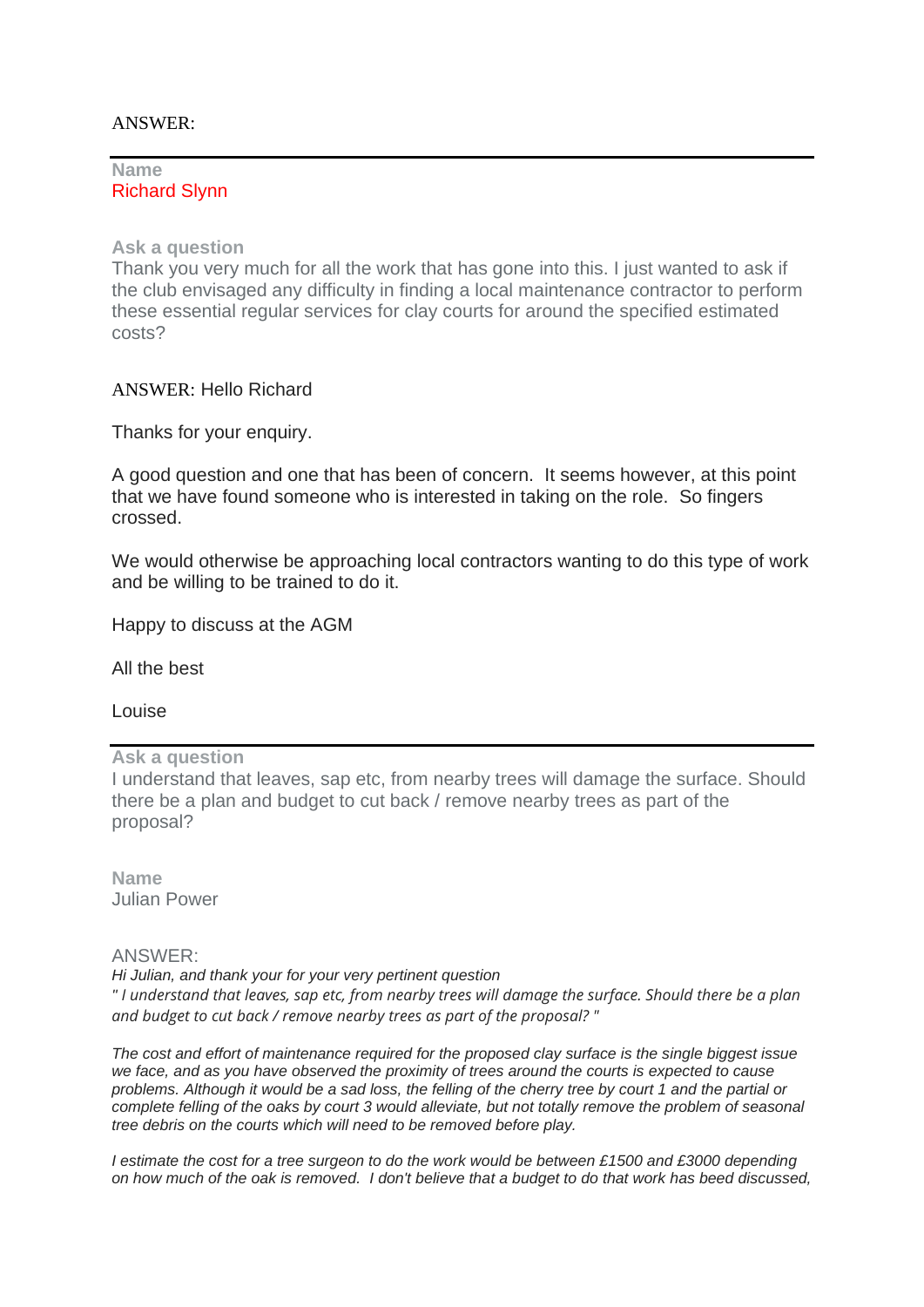*and a further issue will be our near neighbours who are very hostille to any form of tree work, including the removal last year of dead and fallen silver birch trees where the new patio is.*

*I hope that answers your question.*

*Regards*

*Malcolm Dillon*

**Name** Laura Wells

### **Ask a question**

Is the material used as part of the clay court a type of plastic? Is there a risk that microplastics will be carried off the court by shoes and be washed into waterways, ingested by wildlife etc?

### *ANSWER:*

*My understanding is that the only plastic used in the construction of the courts is the carpet material which is infilled with sand. The sand level needs to be maintained approx 2mm above the level of the carpet which is then protected from wear. The sand itself is natural silica graded to a certain particle size. The terracotta colour is obtained by heating the sand rather than dying it and it should not stain clothing unlike natural clay courts based on clay and ground brick.*

*There is substantiall loss of the sand which is carried off by wind, in shoes (both inside and out) as you suggest and losses due to cleaning and sieving and we have budgeted to replace up to half a ton per court per annum. My experience from other clubs is that the stuff does spread everywhere but it is harmless.*

*Regards,*

*Malcolm Dillon*

**Name** Doug Smit

### **Ask a question**

It seems clay has lots of advantages in play. However, could you let me know who will be responsible for maintaining the courts on a day-to-day basis, apart from our regular members, some of whom, in my experience, are not that diligent. For example, will members take time to blow or sweep leaves off the courts?

#### ANSWER: *Good morning Doug*

#### *Thank you for your question.*

Part of the conditions of changing to artificial clay is that we have a dedicated paid person to manage the courts. *This person will report to our maintenance committee member, currently Malcolm. We believe that we have*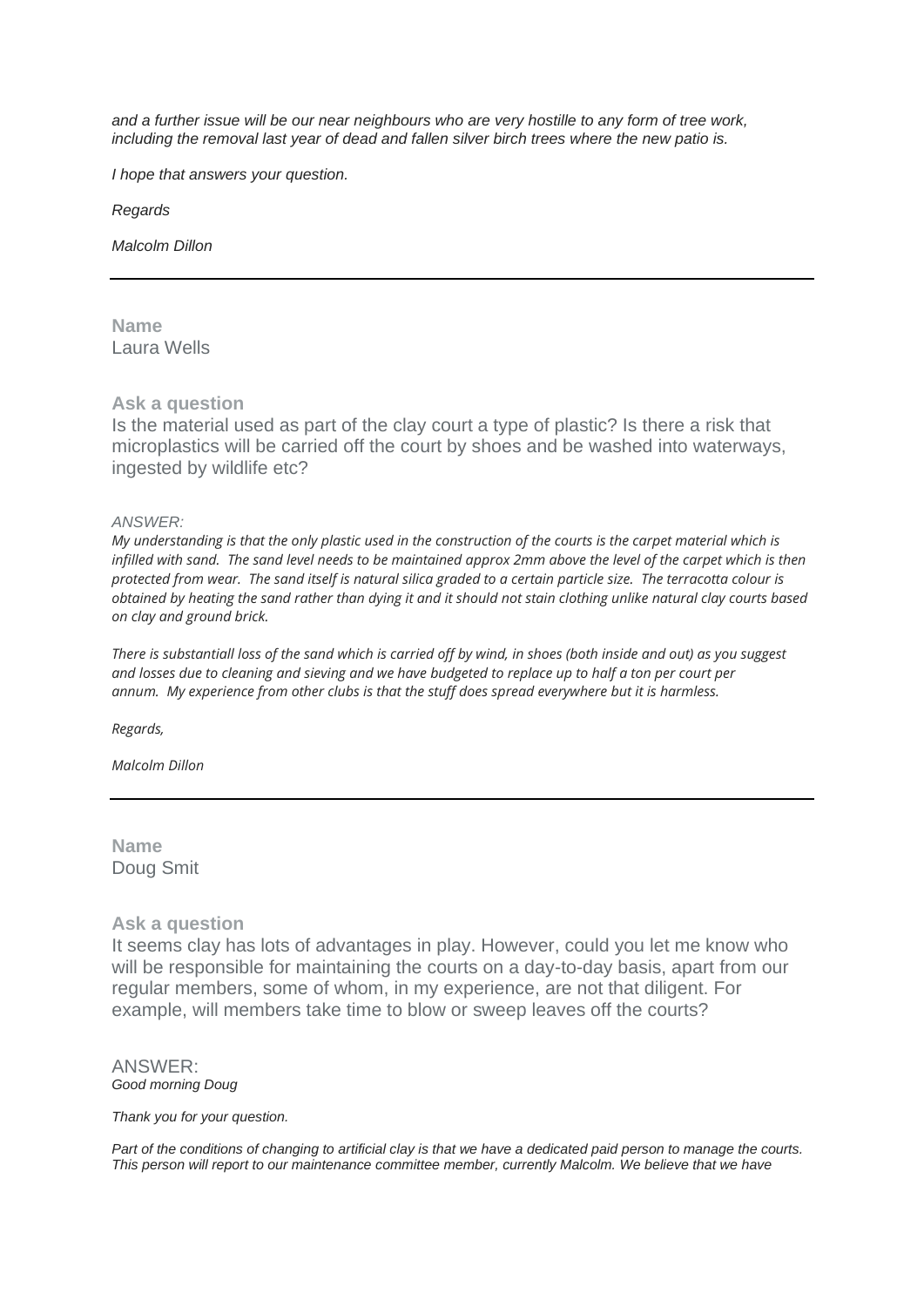*someone who is interested in taking on this role. If not we will approach local contractors in order to get the right person. We have budgeted for this role.*

*Regarding the sweeping of the courts and general maintenance by the players, we will implement strict rules. These will have to be adhered to. As with any rules we have, if these are not followed then we will know who had booked the court and follow it up with a conversation with the culprit/s. Ultimate sanctions would presumably be removal of membership.*

*We would publish and be clear about these rules once we know the vote result.*

*I hope this has answered your questions.*

*Kind regards*

*Louise*

**Name** Catherine Keech

### **Ask a question**

Who will be responsible for the weekly maintenance schedule? It's a lot to ask of volunteers but if we pay someone to do it, do we have someone/a company in mind and do we know the cost?

ANSWER:

*Hi Catherine and thanks for your question*

*"Who will be responsible for the weekly maintenance schedule? It's a lot to ask of volunteers but if we pay someone to do it, do we have someone/a company in mind and do we know the cost?"*

*We plan to contract the work out to a garden maintenance company rather than an individual so we can guarantee someone will turn up every week. We don't know how long it will take but on average we think two to three hours per week. Rates per hour seem to be about £24 plus vat per hour so we're looking at approx £3000 per annum.*

# *Whilst the members will be expected to drag the courts once each session to redistribute the sand we will not rely on them to do the routine weekly maintenance.*

*Regards,*

*Malcolm Dillon*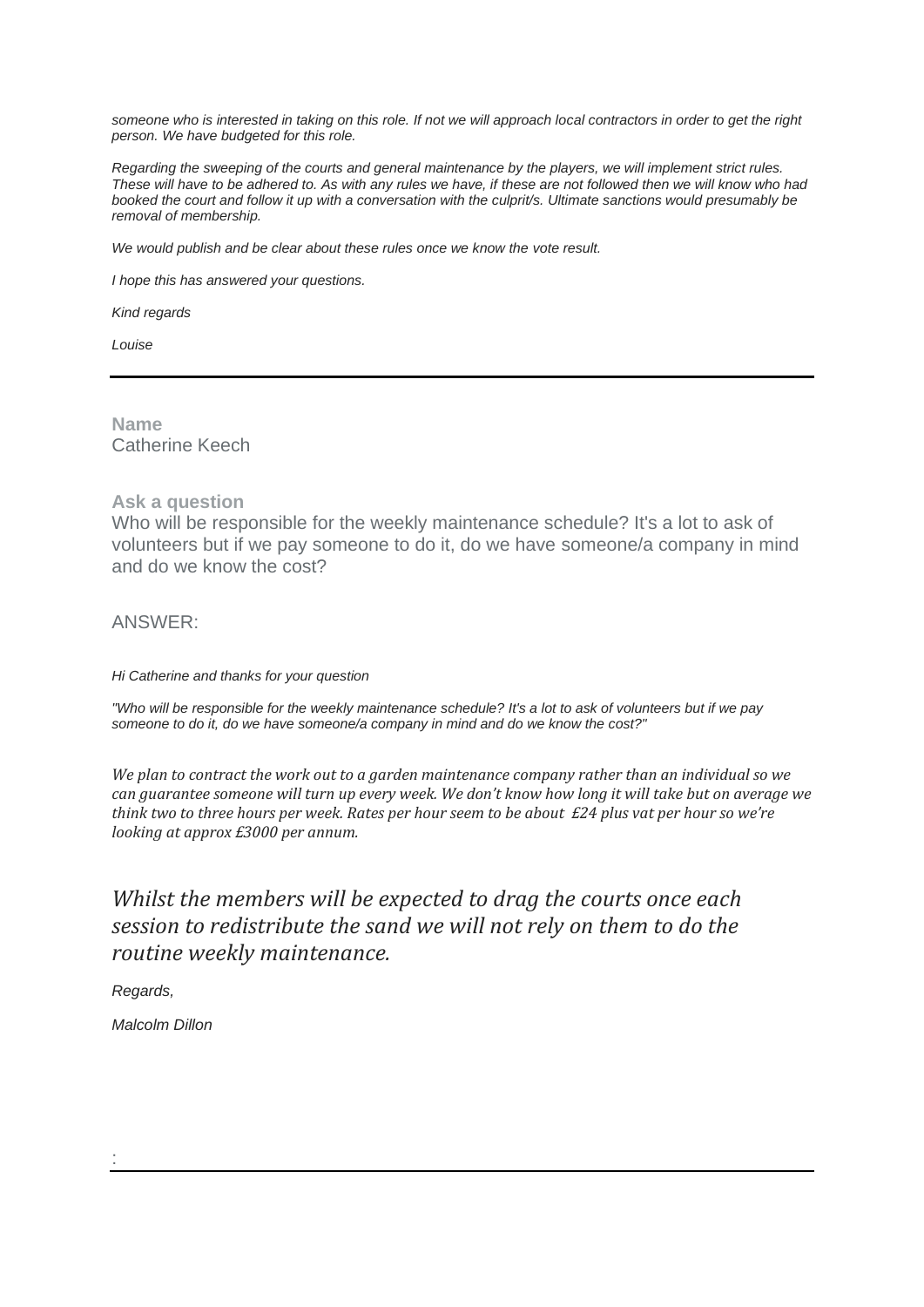## **Name** Diana Hewitt

## **Ask a question**

If there are problems with people slipping on white lines, surely we should not accept any finished court surface where this is still an issue. If tarmac courts are laid we would have funds to complete the landscaping and also place a simple barrier to make it impossible for anyone to walk behind court 1. Maybe remove hedge and replace with a fence/hedging a little further away to prevent so much frost. I find it difficult to believe that those who are unwilling to collect balls which have been hit out would be willing to drag and brush courts.

# ANSWER: Hello Diana

I don't think there is an issue specifically with artificial clay courts of the lines being slippery.

I take on board your other comments re the landscaping this is part of our exploration and vote as to what we want to do.

The strict rules/guidelines would need to be adhered to by all members. It seems it is a minimal process to undertake to drag and brush the courts and a habit that we can quite easily adopt.

## **Name** John Kania

### **Ask a question**

Has there been any consideration to a 'softer' hard court, that is, not just tarmac. I have played on a lot of 'hard' courts that have a compliant surface and need much less maintenance and cleaning up than artificial clay. I recently played on a surface called 'Tiger Turf', which was great, and is laid straight onto the existing surface.

ANSWER:

Hello John

This is a response from Paul Dudley who has been instrumental in doing our research into the clay court option: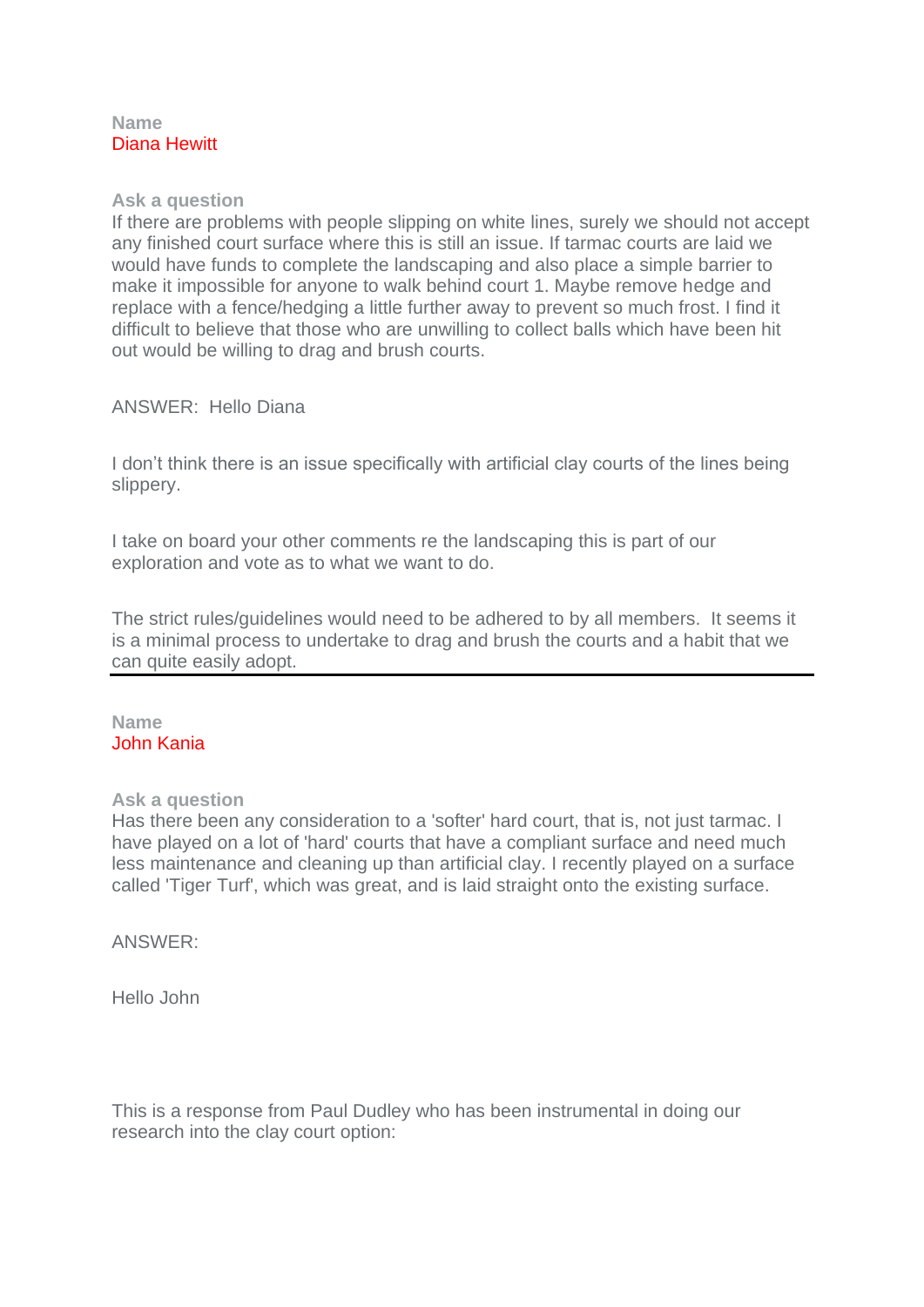Re Artificial Clay options, we did consider other options and there were 3 to consider – there is a lot more detail but in summary:

Advantage RedCourt manufactured by EDEL and fitted by Trevor May

- Competitively priced and cheaper than the Lano Grand clay
- The stability mat with the same in-fill has been fitted by TM for over 16 year so a long history of maintenance and wear and tear information
- Currently there are over 100 clubs they have fitted who have had the surface for over 10 years meaning evidence of durability
- There is evidence that the fibrillated yarn (designed to split deliberately over time) and its interaction with the in-fill provides a more stable feet for foot stability than other options
- But most importantly there is 16 years of evidence and assurance on in the interaction of the type of in-fill used by TM with the stability mat – providing members assurance on the porosity, feel and playing conditions alongside a maintenance program. Many clubs have not refitted for 16 years – so good evidence of use of long life
- Evidence of play from Bagshott and Camberley the play-in sessions organised for members who played on the surface
- Lano Grand Clay fitted by 1<sup>st</sup> Surface and Chiltern Sports
- A monofilament stability mat costing materially more than Advantage RedCourt
- Newer surface less than RedCourt so less evidence on durability from the fitters - 1<sup>st</sup> Surface or Chiltern Sports
- The in-fill material used in many installations has over time switched to the infill used in Advantage RedCourt – so less evidence of the porosity, feel and playing conditions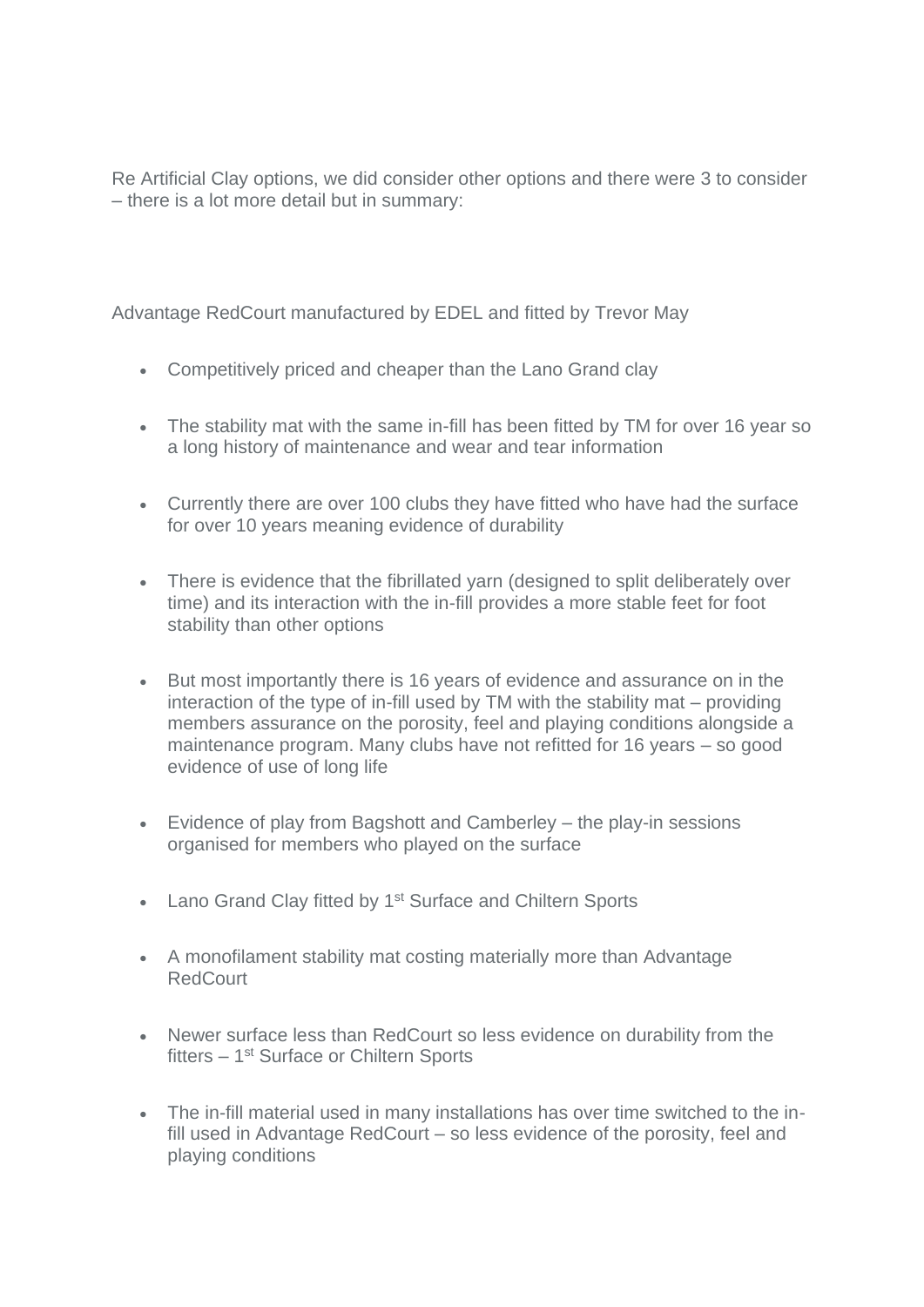- So less evidence of the play conditions of clubs using newer in-fill on Grand Clay for analysis of playing conditions
- •
- Tiger Turf fitted by 1<sup>st</sup> Surface and Chiltern Sports
- Newer stability mat on the market (less than 5 years with a new version on market for 2 years) so much less evidence on durability and use over a longer period - a key factor consideration
- Comparable cost to Advantage RedCourt for the Tiger Turf Clay (fitted by Chiltern - fibrillated)
- Materially more expensive for Tiger Turf Advantage monofilament see feedback on Lano
- Some issues with porosity potentially so hence newer mat product on market

A key aspect to consider is not necessarily the type of stability mat – but the type of in-fill and its **interaction** with the mat and evidence of resulting playing conditions. Players are not playing on the mat but the in-fill itself – contained within the matt and on top of it. The strong evidence over many vears of long life, in-fill interaction with the EDEL mat for the Advantage RedCourt solution (at a lower price than Lano Grand Clay and Tiger Turf Advantage and with materially more evidence of playing conditions over Tiger Turf Clay) – means that the Advantage RedCourt would appear to be the best option available.